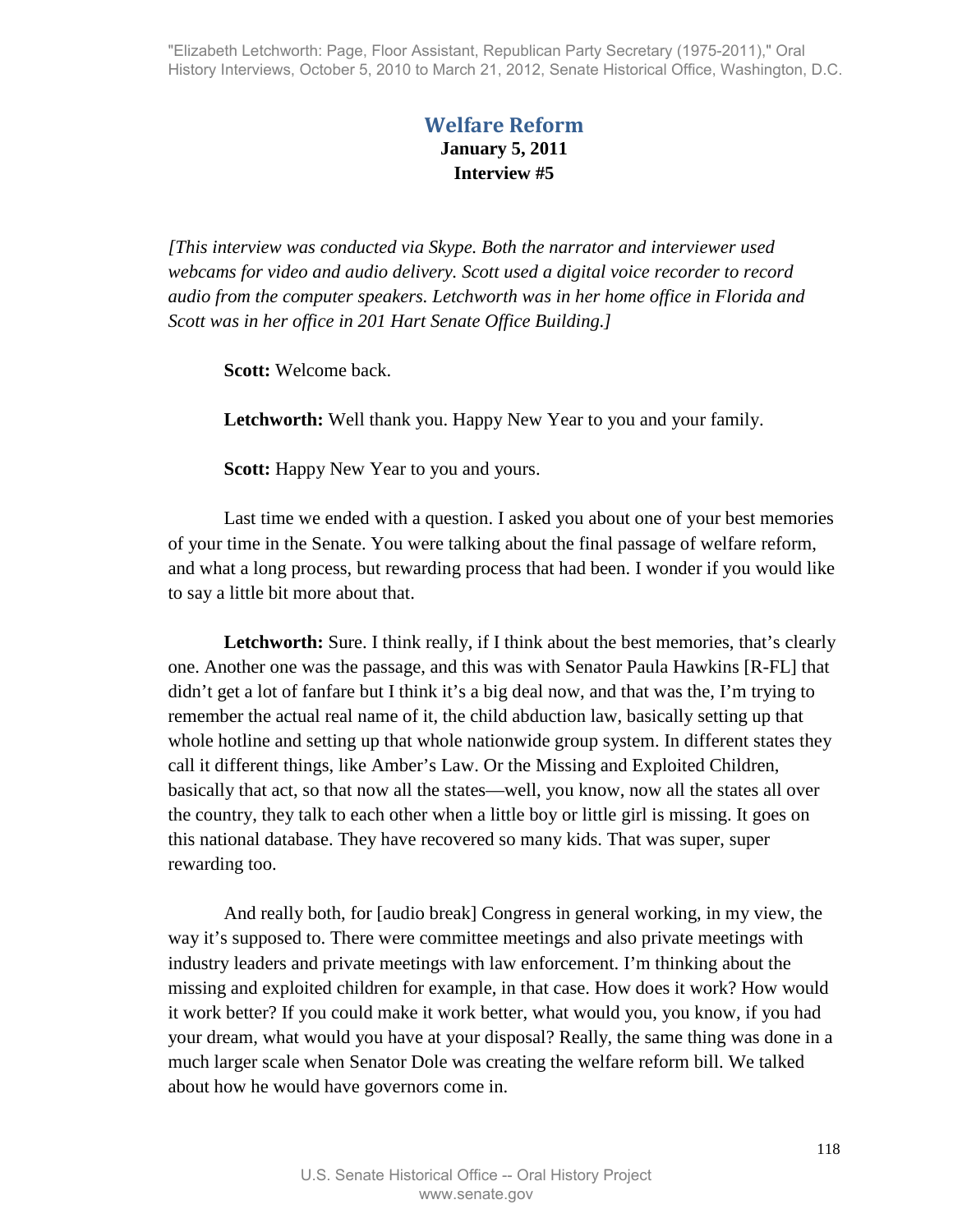It was funny, I got involved several different times, just sort of by accident, being at the right place, or you might say, wrong place at the wrong time, having to go down and see him because of a floor issue and he would be in with one governor and I would play secretary and move one governor from one room to the other and don't let this governor see this governor because they are not supposed to know they are together, they're not supposed to know they are there. Basically, Senator Dole wanted everybody to think that they had their own—and they did—their own private meeting with him and he had their undivided attention. And they did. He just didn't prefer them to know that five minutes later he was going to do the same thing with another governor and the same thing with another governor. So we played musical chairs and doors, shuffling one governor in and one out. But [that's] the way you are supposed to legislate, the way that Congress is supposed to work. You're supposed to hear from the industries and hear from the people that know or don't know [and] people that have good ideas. Air them and discuss them, have debate on them, all of those. Both of those bills did that. To me they are sort of the "A+" of a way that legislation should pass. A litmus test on how things should be run. I just really enjoyed both of those processes very much. Of course the end result of the bills [was] good too, and that's always helpful.

**Scott:** It seems too, in that process that you just described in terms of hammering out the compromises, it has to be a long process, doesn't it? Just to speak with all those people and to take into account all those opinions, it requires a lot of work.

Letchworth: It does. In both of those cases, welfare reform, it was brand new. In other words most of the programs there had never been tried, not on the federal level. Obviously a lot of them [had been] on the state level, that's why Senator Dole picked a lot of them because they worked in various states. But they were new programs. Writing new programs, that's difficult. I notice, and I notice this more and more, I don't know if it's the level of the legislators, I don't know if it's a time issue, I think it's a little bit of both, but the bills they pass now are so vague. They leave them up to the agencies to write the details. You know the old adage, the devil's in the details. That's dangerous.

I remember Nancy Pelosi, and I'm not saying this in a critical way because she was being completely honest, everybody took it as a bizarre statement: "We have to pass the bill to find out what's in it." Do you remember that statement? That was the health care issue. People thought, a lot of people turned that around to mean it's all about not reading the bill. Remember that campaign. Really, she meant it has to be passed and it has to go to the agencies and the agency heads have to write the programs before we know what it's about. That's really what she was saying. And I'm not sure that's what legislators should be doing. Obviously, that's my little opinion.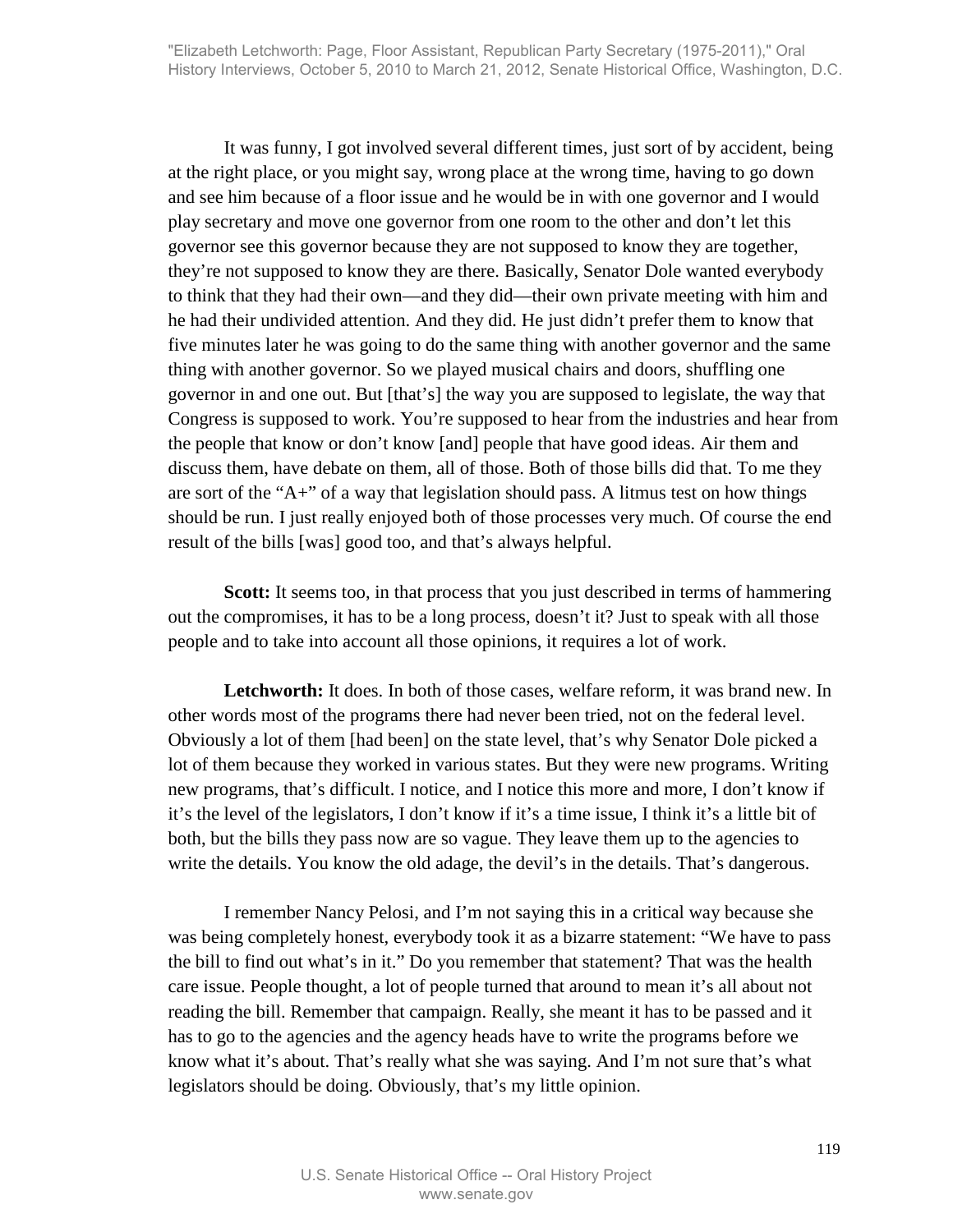But going back to those two bills, they didn't just give it to an agency and say "You figure it out." Legislators figured it out. You figured it out from hearing from all sorts of experts and the ones who are in the field and the ones that have been in the field and the ones that have seen things work and not work. It was, and it is, a long process. But you know Kate, isn't that the way Congress really is supposed to operate? They are not supposed to stick their finger in the air and see which way the wind is blowing and react, especially the Senate. Of course the House has a tendency by its design to do that a little more. But then it's supposed to come to the Senate and the Senate is supposed to debate and listen and do all of that. I think that's why both of those come to mind. And they really do bring a smile to my face.

**Scott:** Well we have covered a lot of material over the course of our interview. I want to thank you so much for giving us your time and taking the time out to put this in the record. I have learned a lot. You have added a lot to our collection in terms of filling a big gap that we have in our historical record of the history of the Senate. I wonder if there is anything else you would like to add to our record here? If there is anything else you would like to mention that we haven't had the chance to discuss?

Letchworth: I agree that it seems like we have discussed a lot. And it has been a ball for me, Kate. It really has been a blast. To be honest, I'm going to look over the whole thing, but I think you did a great job in posing the questions and I think the combination of the questions and the answers and our back and forth a little bit, I think it did cover an awful lot and I hope it has been, will be, educational for a lot of people. So I'm going to leave it at that. I'm going to leave it at that. And say that it has been a blast and I look forward to reading it and hopefully others will too.

**Scott:** I think they will. Thank you so, so much. You've made the process so easy for me. This is only my second interview and I've learned a lot from you and I feel like we've had a really great back and forth which has been a lot of fun for me too. So thanks again.

**Letchworth:** You are welcome.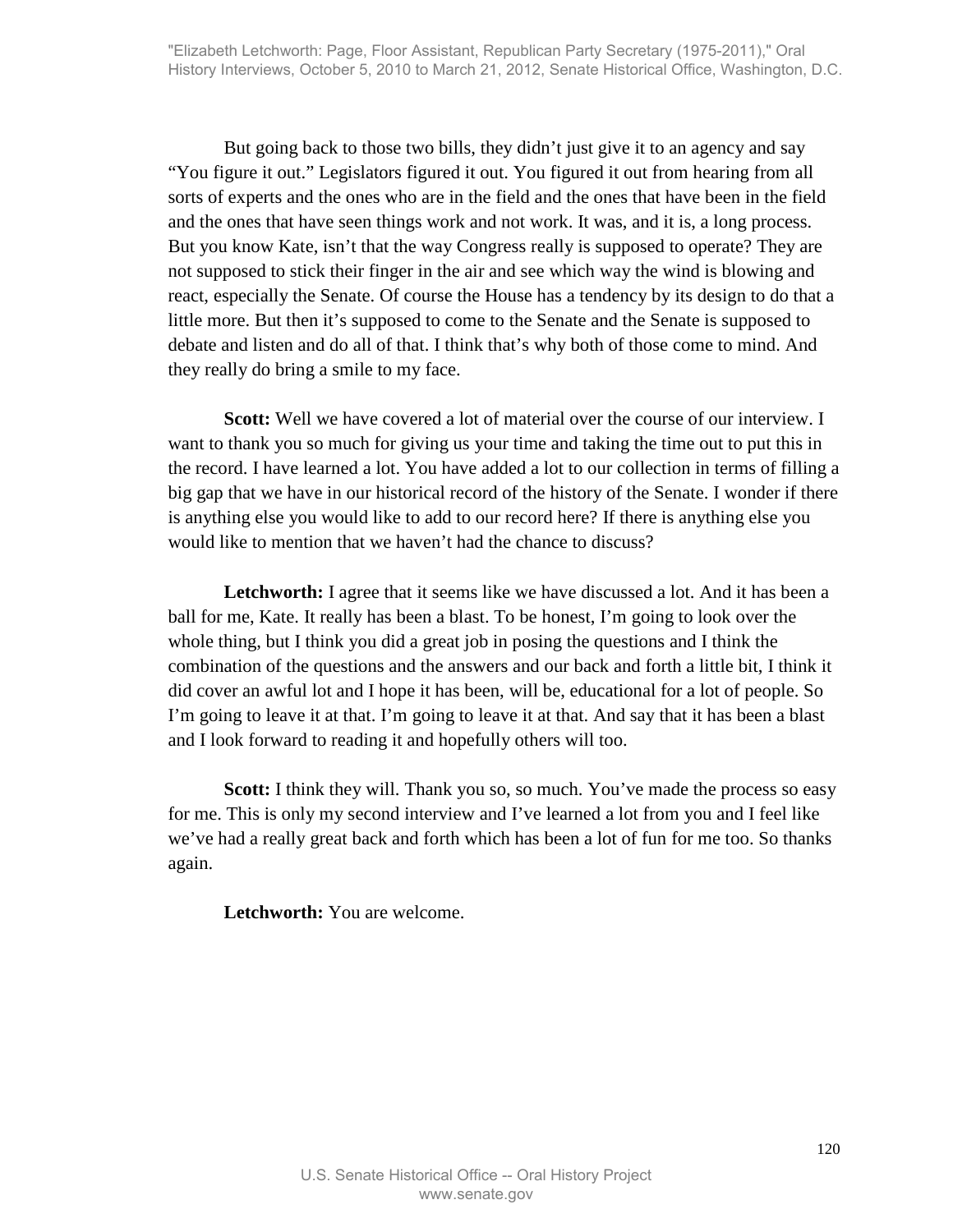"Elizabeth Letchworth: Page, Floor Assistant, Republican Party Secretary (1975-2011)," Oral History Interviews, October 5, 2010 to March 21, 2012, Senate Historical Office, Washington, D.C.

## **Senate Page Program March 21, 2012 Interview #6**

**Scott**: Welcome back. Thank you for being here.

Letchworth: Thank you, it's good to be here.

**Scott**: I wanted to end our interviews by going back a bit to ask you to describe your role in establishing a separate school for the Senate page program.

**Letchworth**: Okay.

**Scott**: How did you get involved in that project and why?

**Letchworth**: The Senate page board used to consist of the secretary for the majority, the secretary for the minority, the sergeant at arms, the secretary of the Senate, police chief, maybe?

**Scott**: Doorkeeper, maybe?

**Letchworth**: I'm talking about the Senate side. The House had [its] own page board. Almost immediately, we're talking about early January of '95, we convened one of these page boards. The first thing I asked was how can we get them separate from the District of Columbia? It was just that we were the redheaded stepchild of the District of Columbia. Not that they didn't want us, but we were this unknown entity that they had to give teachers to. We did our own thing, obviously meeting from 6:30 to 9. We met in the Library of Congress. They didn't have anything to do with us other than they did have to supply us teachers, homework assignments, and whatnot. The curriculum, so to speak, went through them. There was always, I don't want to say a tug of war, because I wasn't a teacher. But it seemed an awkward fit. We had some really smart kids. Believe me, I wasn't one of them, but I can remember being a page and being around some kids that I thought were really "wow" in the wow factor as far as smart. They were running circles around that school. It was a joke as far as—especially when you would talk to them and they would almost chuckle and say, "Boy this is kind of nothing compared to my high school." Then I would hear all the stories of the kids that went back and struggled to catch up. I remember thinking over and over, that's unfair to them. They got an unbelievable experience, as you can imagine, being the page but then to make the catchup of schooling so hard on them. It seemed unfair. One of the first things that we talked about was how do we get this separated from the D.C. school system formally. They had,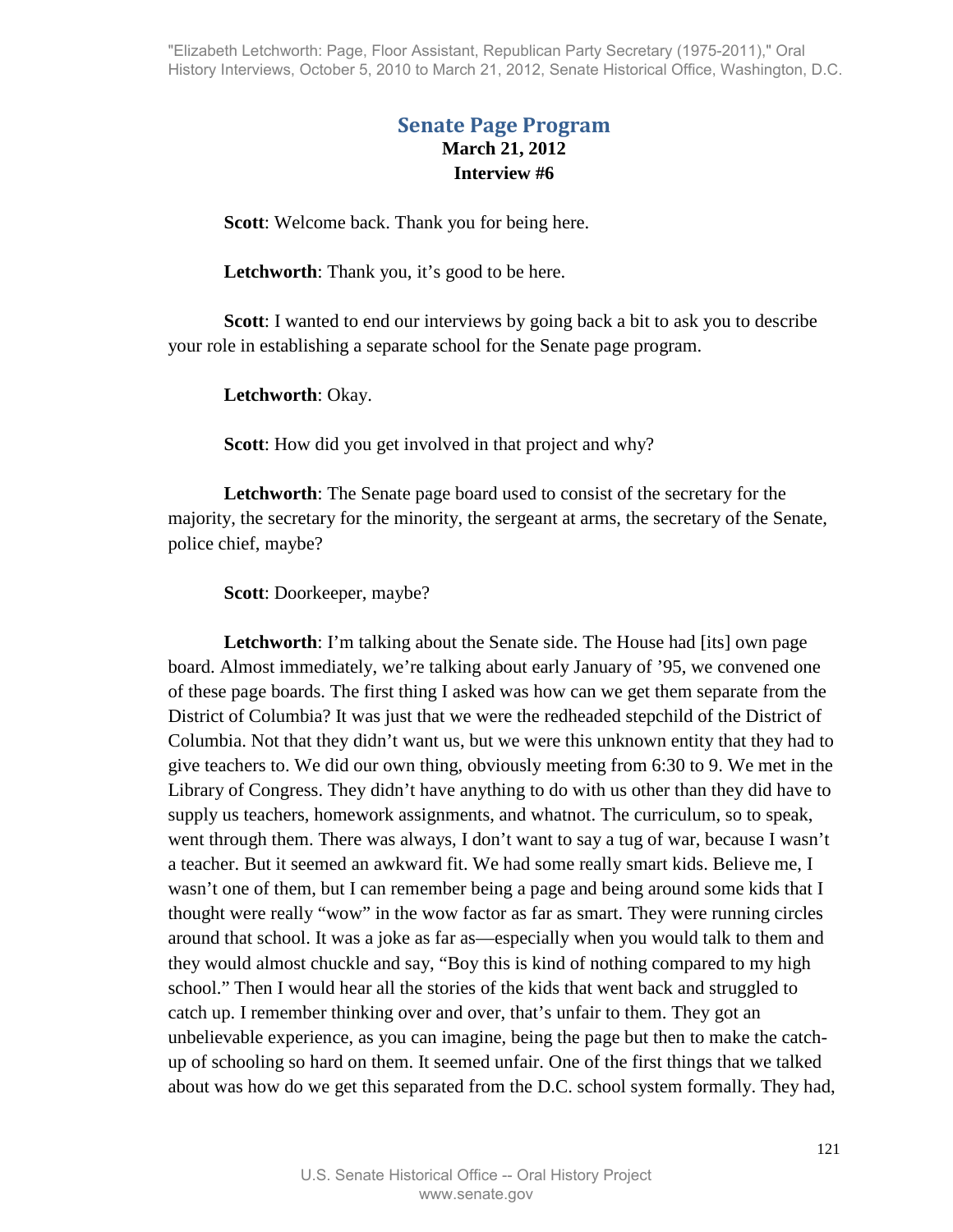the page school had been accredited by the Mid-Atlantic School District [Middle States Association of Colleges and Secondary Schools].

**Scott**: It's an accreditation program?

**Letchworth**: Right. But we never pulled the rip-cord on it. We had continued our accreditation but we hadn't gone solo with them. It was time to do that. We took immediate steps to do that and I want to say by July the dorm was finished. It was revamped completely. Of course, that was the, what was the old funeral home called?

**Scott**: I've forgotten.

**Letchworth**: Of course the page dorm and school is Webster Hall, but the old funeral home on the corner is where they are now. I remember the sergeant at arms really needed funding to really revamp it and really make it into nice dorms and a nice school area. We had the cabinet shop, which was ready, willing, and able to make the beds and the desks and all of that. The funding was a little bit of a problem. He met with Senator Stevens and said, "What do you think of this idea?" Asked me if I wanted to go and [I] said, "Well, if you get stuck with him and you need some backup, I'm happy to go." They went over there and looked at it. I think they made a lunch out of it, went to 116 and the next thing you know, in the legislative appropriations bill was enough money to finish it. I want to say the dedication and everything was the summer of '95, so that the fall of that year was the first year. Ever since then they have had, what you call a headmaster or headmistress, and dorm people that are there all the time—

**Scott**: And security.

**Letchworth**: And security. And it is a curriculum that almost any school could be proud of. They go the extra mile, as you know, to work with the other schools from all over the country, whatever their curriculum is. That's what was always hard, being in the D.C. school system, because the teachers from the D.C. school system are great, but you can't expect them to understand what Idaho needs from you. Or what Utah might need from you, on and on it would go. It was hard for them to meet all of those curricula. This school is designed exactly to do that. I do know it's a lot of communication between the two schools constantly to make sure that the page doesn't fall behind and it's not a problem [for] them when they go back. That was one of the things I was very proud of doing. I was the only former page on the page board. When I said it was necessary, everybody believed it was necessary because it was coming from experience. I don't remember it being that big of a deal. It was the final push and my election as secretary of the majority that ended up helping make that the final push. I do remember a couple of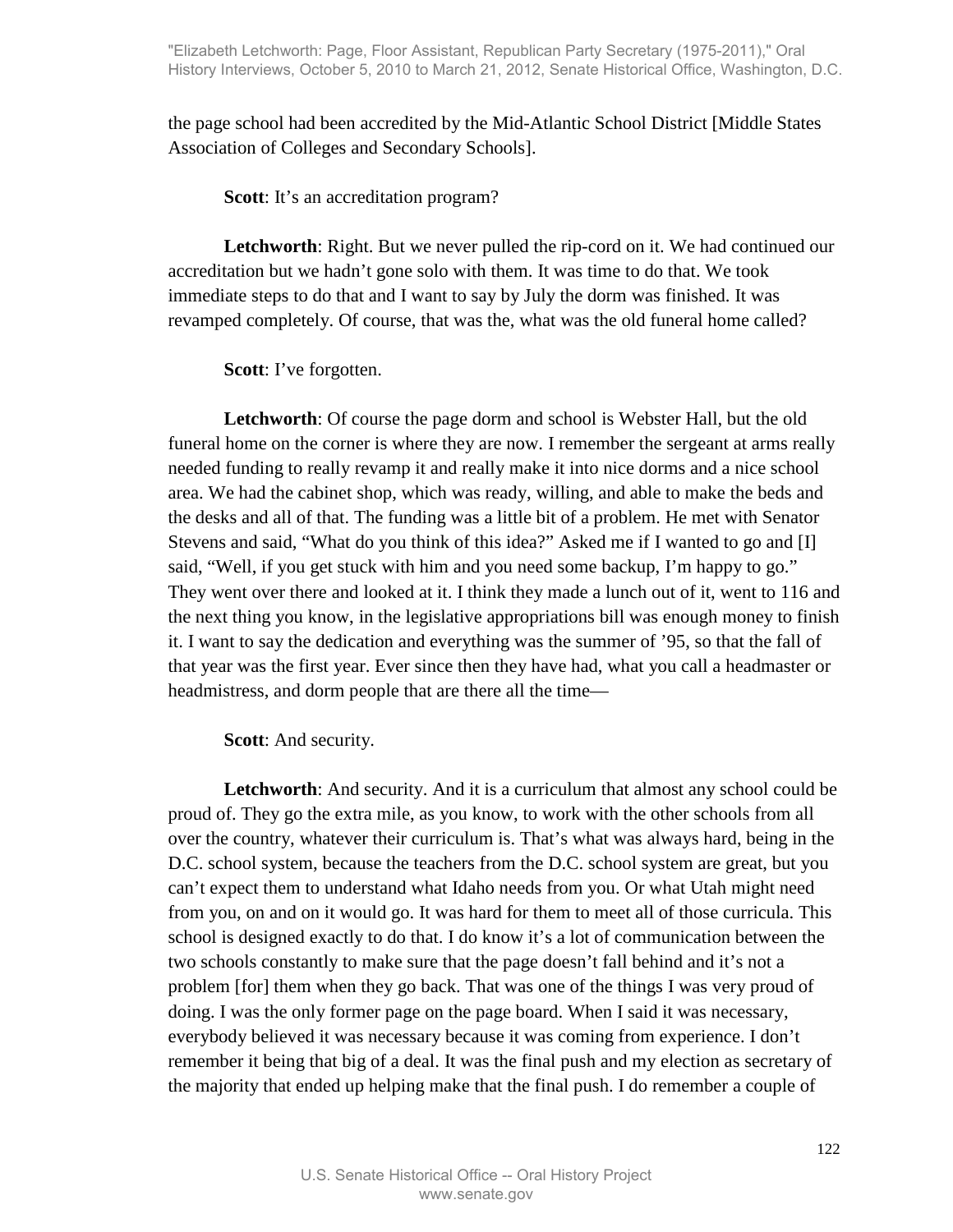meetings, one especially in June or July making the last—whatever it took to get it done. As I said, the first year I believe was the fall of '95. The rest, as they say, is history.

**Scott**: It's a wildly successful program.

Letchworth: It is. If you think about it, it was almost like the charter school before charter schools were cool. Before they were the thing to do, before the District, for example, glommed on to the idea. Of course we had a little different purpose than just a regular old charter school. I think it's worked out great. From what I understand, the students get a lot out of it. It keeps them on track and their page experience is worth its weight in gold. It turned out to be a good thing all around.

**Scott**: They have such a unique schedule. They really do need a program that is tailored to fit the very few hours that they have to devote to school every day and to keep them up with their own programs back home at the same time.

## **Letchworth**: Exactly.

For example, back in the day before it was its own school, for example, I think we talked about in a previous interview where if the Senate was in past 9:30 was the homework rule. If it was in past 10, no school. You had to ask the teacher to give them the extra work, or help them make up the work. Otherwise the work was blown off. Think about it, a D.C. school's teacher wasn't required to come in on Saturday. That's over above and beyond. That was hard to ask and I don't even know if we had the right to ask to be perfectly honest. Just being part of the D.C. school system, why did we have the right to ask a teacher to come in on Saturday and teach 15 or 30 Senate pages, a class that they were ready to teach them in the middle of the week. When it's your own school, so to speak, you can ask the teachers, "They missed three days this week because of crazy Senate sessions. They need a Saturday work day." It's much easier to do it when they are "your teachers," so to speak. So that was another reason that it was clear. The cloakroom staff to some extent would try to do study halls with them when they missed the work, and all of that. But we weren't teachers. The cloakroom staff aren't teachers per se. Study hall is study hall. I don't know if they are studying or not. They could fall behind pretty easily and the teacher not even really know it until they went back home. It solved a lot of problems that the old system inadvertently created and it just seemed to work the best for the kids. So far, it's chugging along and doing well.

**Scott**: As the party secretary were you closely involved in managing the pages? Or does that go to the cloakroom staff?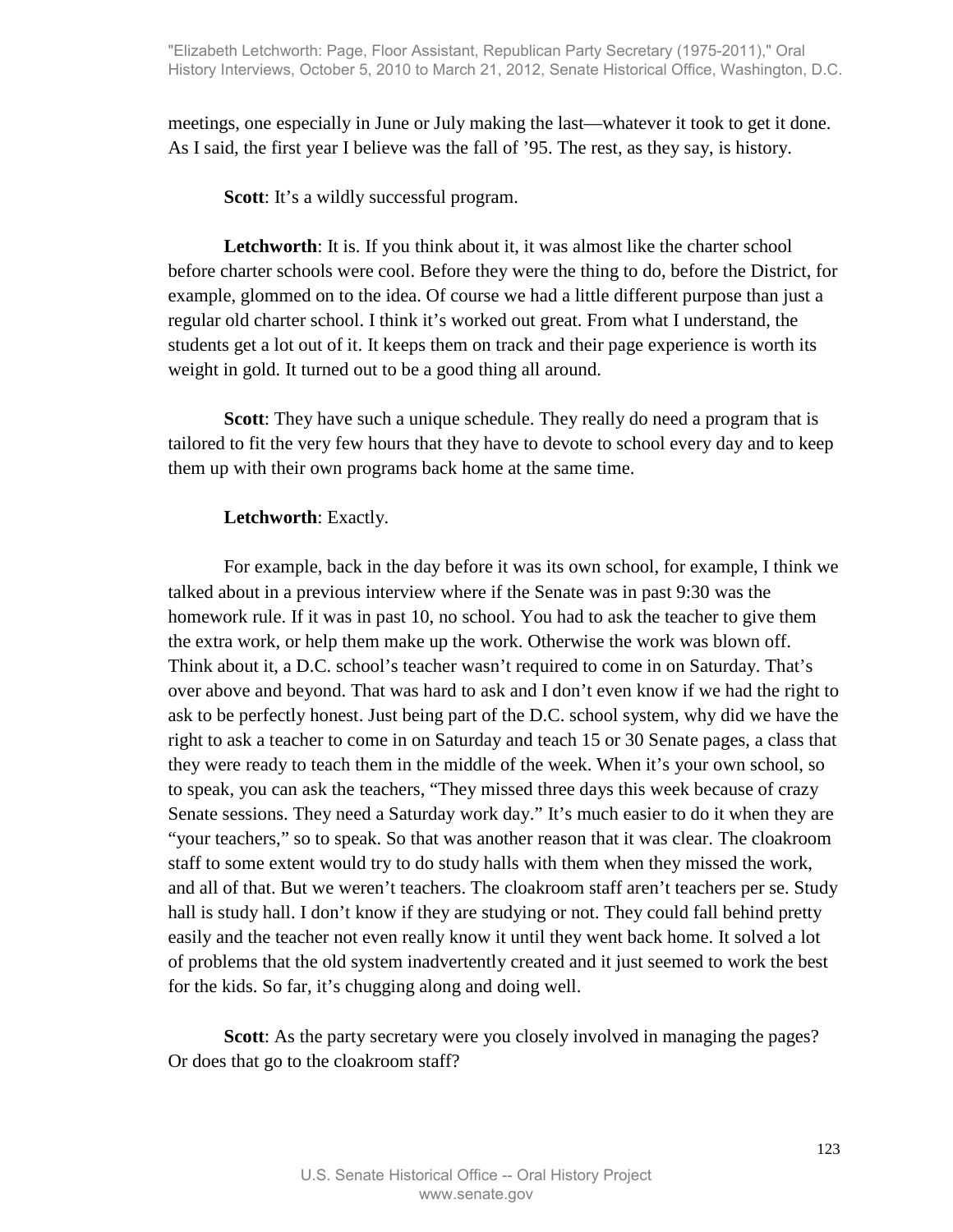Letchworth: It goes to the cloakroom staff. If it was a disciplinary issue, some of the final disciplinary issues fall to the party secretary. That would mean sending somebody home.

**Scott**: From the program?

**Letchworth**: From the program. A lot of times that was bad grades. A lot of times it was absenteeism that you can't really explain. Why didn't you get out of bed? Why didn't you come to work? How many times could you have a cold? Just typical kid, the dog ate my homework. If someone was doing that over and over again. You know, you talk to the page and you tell them, "You are getting close to being in the bad territory as far as being sent home. You need to shape up. You need to do this." The party secretary is the last straw before they get sent home. In the meantime the cloakroom is the one that monitors it on a daily basis, as far as getting on them. Why didn't you show up for math? You get on them. If you need a higher level, it's sort of like, "When your father gets home he's going to give it to you." That was maybe what the party secretary was supposed to—

**Scott**: It's like the principal treatment. You've talked to everybody else. Did that happen often that you'd have to get to that point with somebody?

Letchworth: I'd say a handful of times. You are talking about 15 to 20 kids, four or five times a year, so several hundred. No, in the big scheme of things, no it didn't. But enough to, I clearly remember it. At the end of each quarter the party secretaries got the grades. You could see everybody's grades. If you had the opportunity and somebody's grades were really slipping, you might, when you sent them on an errand, say, "How's the math going?" Just to let them know that you cared and you knew, not to rub it in their face or anything like that.

As you know, these kids are here on their own.

**Scott**: At 16.

Letchworth: Right. You also want, in my view, I wanted them to know a lot of people were watching them. Not that they wanted to get away with anything, or get over on anybody, but the more times you let them know that you knew their grades and you knew if they missed school. Plus, you are their boss. You don't want to mess up with your boss, either. You got involved as far as that was concerned. The actual grades and all of that, the teachers took care of that. You got the overall report from them. Sometimes the principal would call and say, "I'm having problems with a certain student.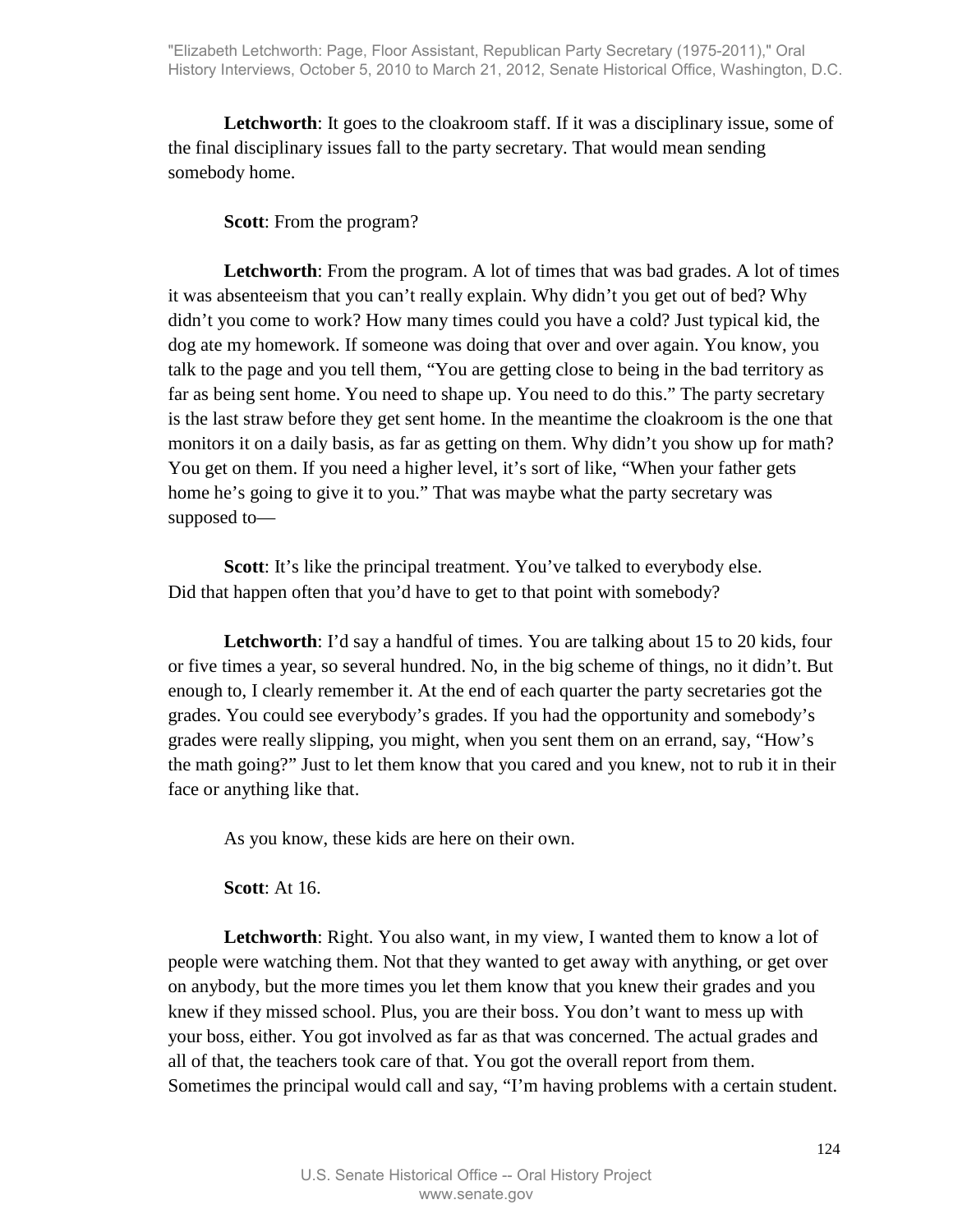How is he or she doing at work?" A great worker, or not so good? What's your issue? You might compare notes and find out that there is an issue, there is an underlying problem there. Maybe try to figure it out. But if one is falling down and the other one is doing well. Their work is doing well but their school work is—or vice versa, you try to work it out with the school to try to figure out, how do we improve them both. Because you don't want something really bad to happen to the student as a result of being here. The experience is supposed to be a great experience but they also need to keep up with their school.

**Scott**: Do you know how the lead page is selected every year, or every semester?

**Letchworth**: It used to be selected by the cloakroom as far as his or her work. If she was the most responsible one, had shown the most interest, had shown the most leadership. You also have to take into consideration the way they fit in with the other pages. Do they seem to be the leader of the group? You can tell that. You can tell that, you know, if they are in a recess and they are all sitting in front of you in the cloakroom, who is being the leader and saying "Okay, it's quarter of four. Let's clean up the cloakroom, we need to leave." Who jumps up and does that just out of a leadership role? Or are they all going, "I'm not going to do it, you do it." You can figure it out. That's how it's done.

**Scott**: They are here a few weeks before they are selected?

**Letchworth**: Usually. This happens sometimes, more often than not, they all come together and then you just have to figure out who looks like they can be the leader. Sometimes you don't pick anybody right away until a leader emerges. In my experience, a leader does emerge. Someone feels more comfortable than someone else in the role because they are more comfortable where they are in their point of life.

**Scott**: The House has recently decided to end its page program and we've been hearing a lot about that over here. We've had some questions about whether, as an institution, we could ever [imagine] a time when the Senate may not have a page program. I wonder if you have thought about that. What is the Senate page program to this institution?

Letchworth: It's huge. It really is. Even to the senators that are one time removed. They see the history, in my view, they see the history. I think I talked earlier about how it used to be that the senators took more of a personal role. I remember I told you Senator Thurmond would take them in the Senate dining room for ice cream. Senator Helms would always tell us about what it was like being at home. There is still some of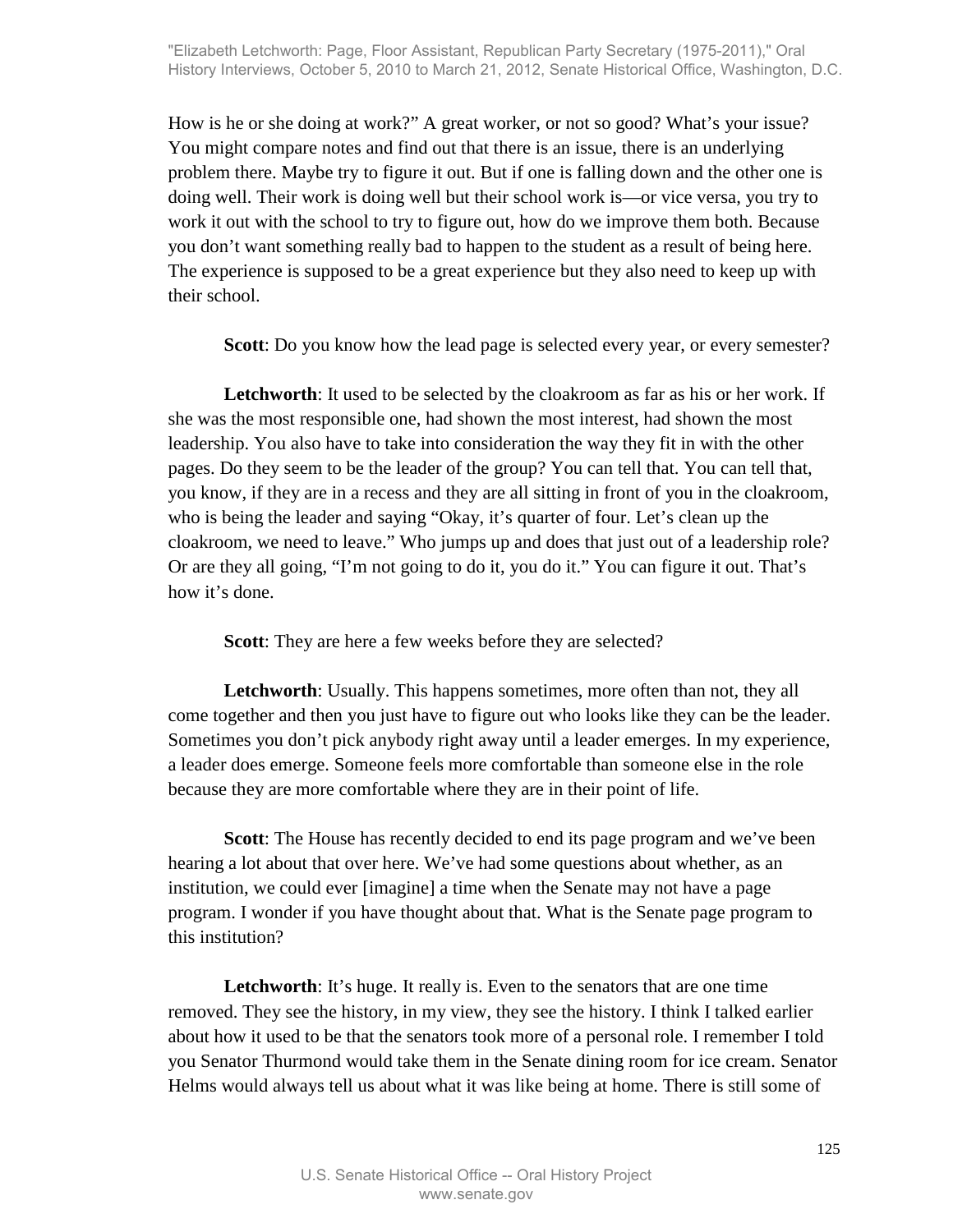that, even as busy as senators are. The senators get to see them in a pretty personal role, up close and personal because so many of them are on the floor all the time. They see the benefit of the program and how it really is an unbelievable mentoring program. Having been a former page, I'm part of the alumni association and all of that. When the action last August happened, it was catastrophic, as you can imagine. The e-mails flew. We formed a little committee/coalition to try to save the House pages. How can we raise money? Then we saw how firm the writing was on the wall. It was a Speaker [John Boehner] and a [Nancy] Pelosi move. It was in concrete they were going to get rid of it. In my view, yes the House pages, a lot of them were working the cloakroom but because there are 435 of them there isn't this personal of a daily get to know them kind of thing. See them on a daily basis. See them in the lobby, all of that. It was a little easier for them to sever the program than I think the Senate would.

**Scott**: With fewer members it's easier to establish relationships.

**Letchworth**: Sure. To say never say never, I can't imagine. Right now there is still a lot of money invested. A lot of money, that's a relative term. It's very relative. The Senate page dorm is a lot to be proud of. The school is a lot to be proud of. They have got a lot of gold stars going for them. I would hope not, let's just put it that way. I would hope not. And I'll be the first to lobby against that. Are there any sitting senators that are still pages? I think Chris Dodd [D-CT] was one of the last.

**Scott**: I think so, we've had this question recently and I think that's right.

There are still a number of folks around on staff that were pages.

**Letchworth**: And you have House members still, but the House members there would not allow that to happen. But they didn't or couldn't fight the leadership to save their program. I'm not sure there is a sitting senator that was a page.

**Scott**: I don't think so, not anymore.

Letchworth: That doesn't mean that the former senators wouldn't come back and fight for the program.

**Scott**: Or even that the current senators wouldn't appreciate the value.

Letchworth: That's right. I feel like they do. I know when I was the party secretary, having a page patronage was still a pretty big deal. I know now, talking to Dave Schiappa, that having a page is still a pretty big deal. There are a number of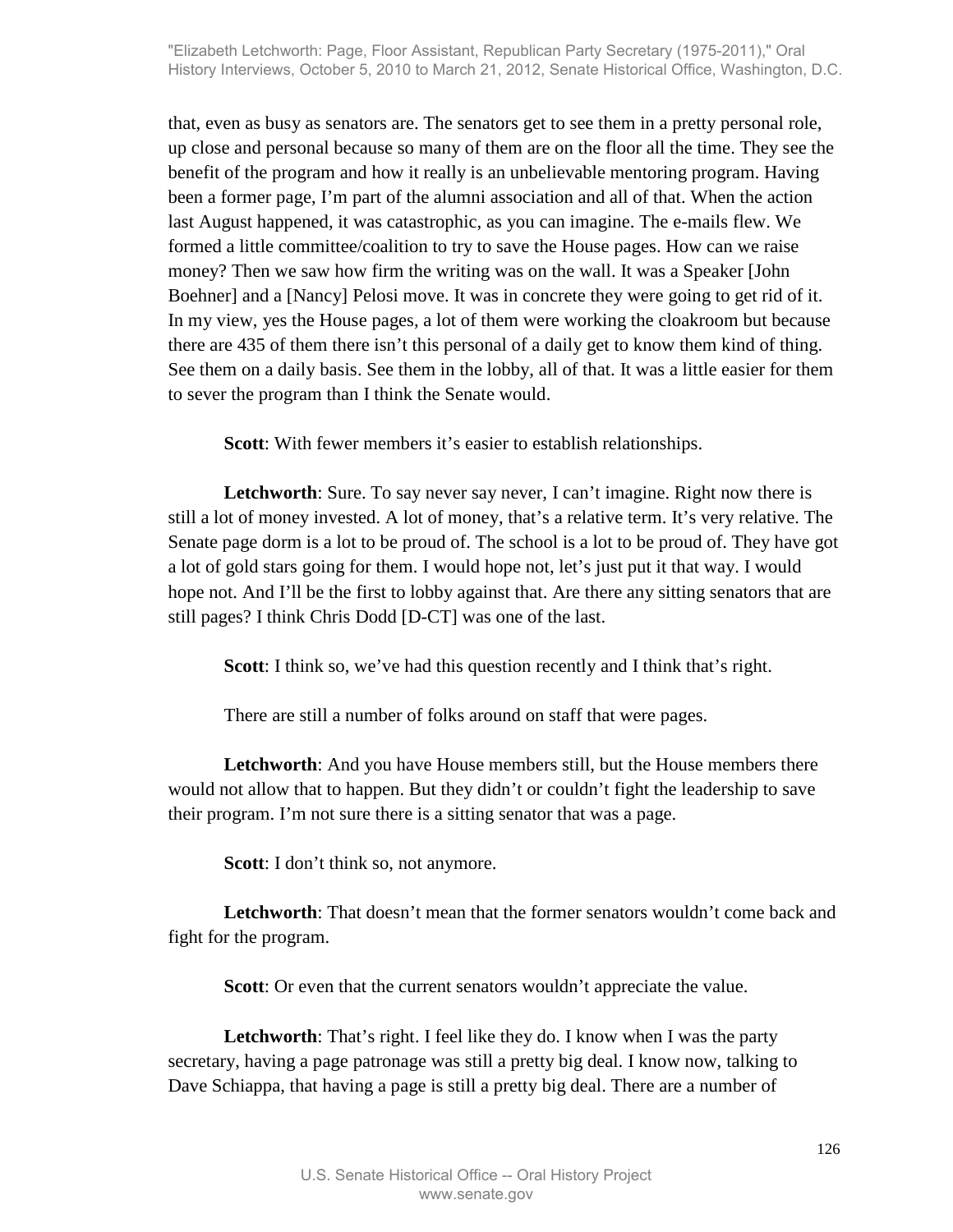senators that like that page patronage, that covet the fact that they have that patronage. I think we talked about every senator has some patronage of some sort. They trade it from time to time, when they have need. If they have a need for something else, they'll trade it. It's hard to get them to trade pages a lot of the time. They like the program, they like to establish the program in their office and keep it going year after year, maybe move it around from big high school to big high school in their states. Once they get it firmly established, they like it.

**Scott**: How do they get a page patronage position? Is it seniority, typically?

**Letchworth**: It's seniority. Under Senator Lott in the late '90s he made sure that every Republican senator had some sort of patronage. It used to be that only the more senior ones had patronage. We ended up taking all of those possible jobs and chopping them into enough slots so that every senator had patronage of some sort.

**Scott**: What other types of positions might fall in that category?

**Letchworth**: Doorkeeper, for example, is one. Do they still have elevator operators?

**Scott**: Yes.

**Letchworth**: Elevator operator is one. Those are the key ones. There used to be some post office positions. Not sure they have those now that the post office is not as functional as it used to be. But that, for example, was one. So there were three or four slots where you could put college age, usually college age [people] and the pages are, of course, high school age. As I said, the page slot was a more plum patronage slot. Once senators got it, they tend to keep it. It's also a good way to pay tribute to your constituents too.

**Scott**: It's a great constituent outreach program.

One of the criticisms, or some of the perhaps unfair criticism that was leveled at the page program, is that the folks who serve here tend to be from a privileged group of people, that they have some kind of connection. That hasn't been our experience when we meet the pages. The pages are generally from little town wherever and—

Letchworth: And they are the top kid in that town. That could be because they won the Girl Scout prize or the Boy Scout prize. I don't remember it being kids of privilege either. I remember it being kids that excel just because they are good kids. They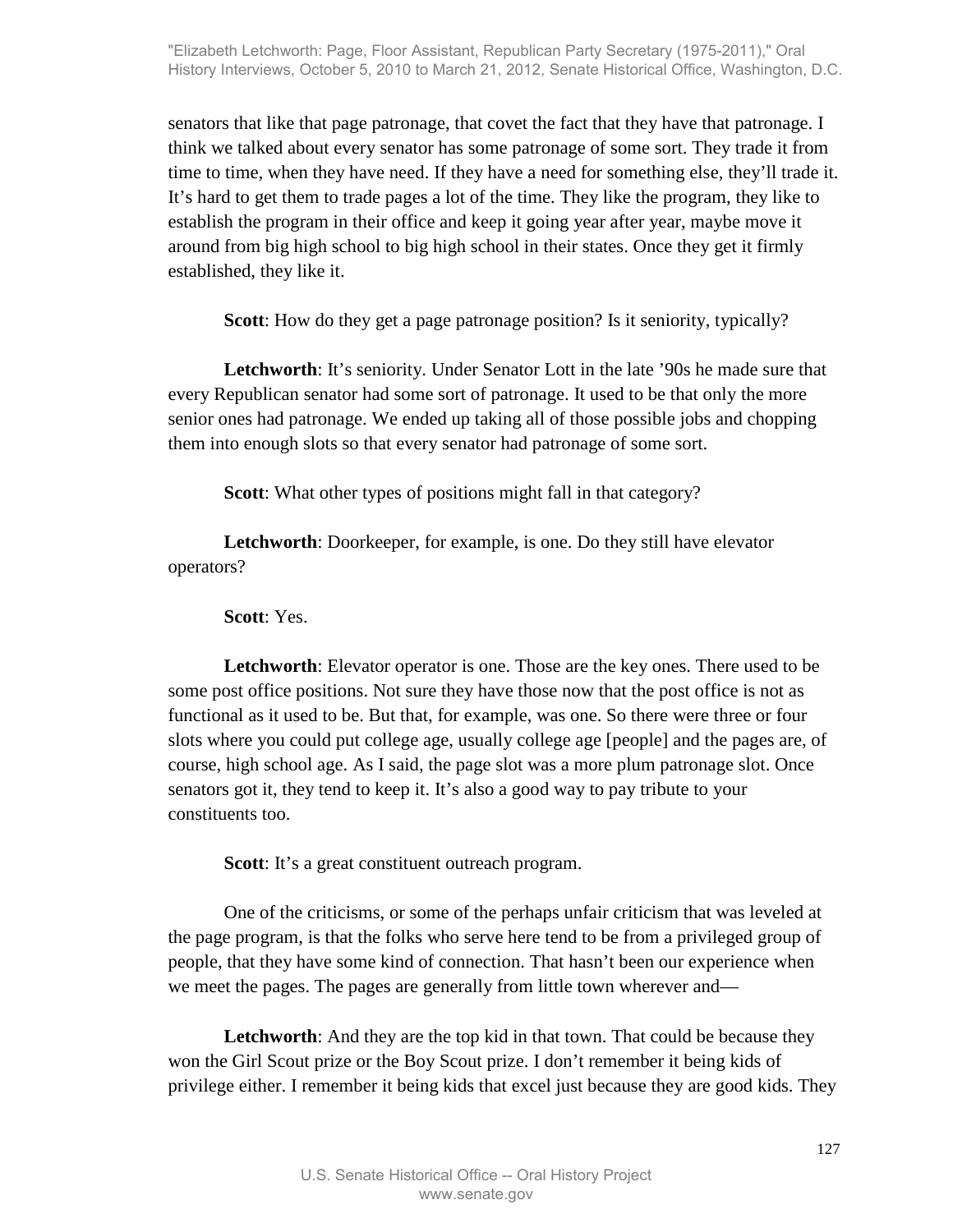are smart kids. They worked hard kids. They were the top Girl Scout or the top Boy Scout, or the 4-H club person. Generally speaking it would be the one that excelled because they tried the hardest. It had nothing to do with their privileged status, generally.

**Scott**: They are stand-outs.

**Letchworth**: They are stand-outs, exactly. I remember one page friend in particular did not stand out at all in his high school. He didn't do anything that was of rock-star status at his age. He knew that Senator Percy's mother lived around the corner and played bridge with his mother. That's the only connection. He wrote her a letter and got in that way. There are all sorts of stories like that. Typically, they are not from pure privileged status. They are not the governor's daughter, or some state senator's daughter. Rarely do I remember them being politically connected at all. Usually it's because they are top of their class in their high school or top of something in their high school, maybe it's for sports, maybe it's for volunteerism.

**Scott**: Did Senator Lott have a page?

**Letchworth**: He gave his page slot to his chief of staff at one point. His chief of staff had a couple of people from their local towns and cities as pages. That wasn't necessarily one from privilege either.

**Scott**: Senator Baker and Senator Dole, did they also?

**Letchworth**: Senator Baker had some pages. I don't remember Senator Dole having pages.

**Scott**: I wondered if that was a tradition for the leader.

Letchworth: I don't remember a Kansas page. I hope I'm not forgetting someone really special.

**Scott**: [Laughs] Who is going to be broken-hearted when they read this!

Letchworth: I just don't though. He was always very interested in the page program, don't get me wrong, but I don't remember him having a Kansas page, per se. Some of the leadership really wanted their mark on all of those spots and roles. I don't remember Senator Dole thinking that was necessarily a place where he needed to make his mark. However the page program ran, he let it run. However the cloakroom ran, he'd let it run. Some leaders, as I said, would want to make sure a cloakroom assistant was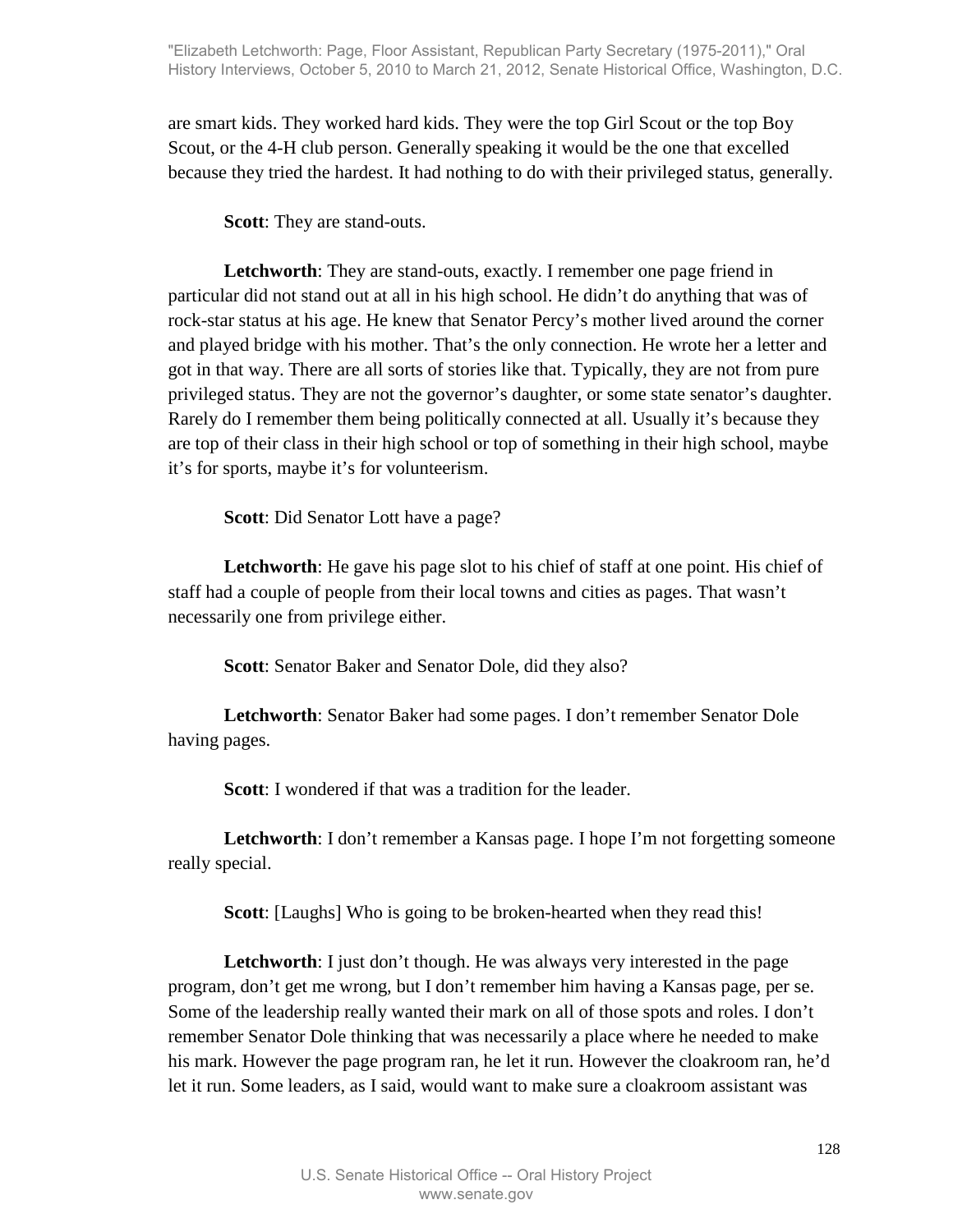from their state. Senator Dole, that didn't matter to him. It wasn't as important to him. But for other leaders it was. That's neither a good thing nor a bad thing. That's how they viewed that part of the leadership offices. Technically the floor staff is, in a stepchild kind of way, it is part of their office. I can remember Senator Lott wanted to make sure there was a Mississippian in the cloakroom, which was fine because we had a slot and there were a couple of good people that I had met in his office. It was easy to put a Mississippian in there. As time went on, we had several Mississippians. And then there are some leaders where it doesn't matter to them.

**Scott**: Of the leaders with whom you worked, how many of them took an active role in the page program in terms of mentoring or setting time aside to talk with them? Did they have a chance to do that?

**Letchworth**: They did, and do. I would say all of them in their own way. I think you and I talked about [the fact that] Senator Scott had, because I met him later in his career and because I was page age, although I was a staffer of his, I was page age. He a lot of times in the evening would sit with me and talk to me about what he did as a senator. He liked to talk about China because he was one of the first that started doing those visits. It wouldn't be at all unusual if another page was with me and he'd sit down with both of us.

I can remember Baker talking a lot to the pages. His hobby, as you know, is photography. Senator Baker would come in on weekends and take pictures of the Capitol. If there was a page in the picture he would tell them what he was doing and all of that. Senator Dole, the same thing, talk about farming in Kansas and all of that. Senator Lott too. So they all do because they are around them a lot too. They are one of the senators that are on the floor an awful lot, or in the cloakroom an awful lot. The pages are brushing up against them all day long. They do get to know them, almost a little better than most other senators who aren't on the floor all the time. I would say all of them take an interest. It never took any kind of pushing or prodding to tell any leader that I worked for, "This is the last day of this page group." "Oh, get me their names. And get me a funny anecdotal story." And they'd read it in the *Record*.

**Scott**: Right, you always find at the end of the session a tribute to the pages.

Letchworth: And it never took any—it took more prodding to try to get a senator to sit in the chair sometimes than it would to praise the pages and wish them luck and give them the "atta boys." I would have to say without exception that they all took an interest in making sure they had a good time, making sure the program ran well, but also acknowledging them. A lot of times we, meaning the two party secretaries, would carve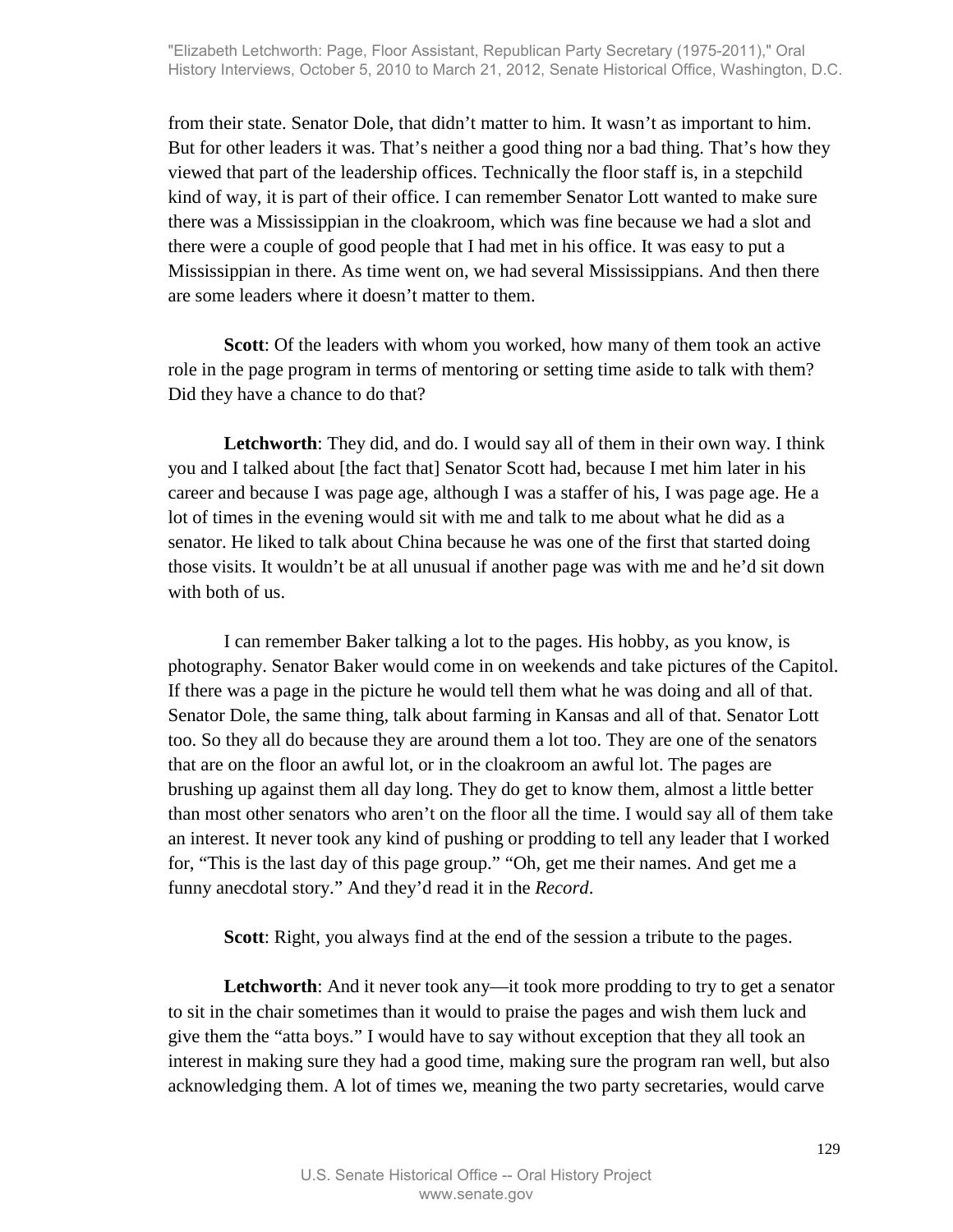out a little period of leader time to make sure that they did do that. Never got a groan. Always ready, willing and wanting to do it.

**Scott**: Did you typically do a farewell celebration or party at the end of the session?

**Letchworth**: Sometimes the cloakroom would do something. It depended on our schedule. If the last day was going to be midnight, crazy hours, no. But if we limped out of session, sure, you would do a little something. We would do cake, cookies, ice cream, in the cloakroom. If it was really late they didn't even want to be in the cloakroom anymore! We'd all seen enough of each other. It just depended. That would be something that you would do. I can remember doing it up in the office sometimes. Try to do it at the end of a summer session sometimes. It depended on the Senate schedule. As the staff you tried to do that at the end of big chunks of time: before the Easter recess, back in the day when they did budgets right before the Easter recess and those last weeks were brutal and vote-o-ramas. You tried to do a little bit of a celebration after that. Maybe before the August recess when you went out, you tried to do something like that. As a matter of fact, the two cloakrooms would sometimes do something together.

**Scott**: Oh, really?

**Letchworth**: Not any big long drawn out thing, but just "Phew. We made it and aren't we glad? What are you going to do for August?" Or, "What are you doing for Easter?" Just compare notes, a way to decompress a little bit. They still try to do that, depending on schedules and how tired people are and sick of being with each other.

**Scott**: Where was your office located when you were party secretary?

Letchworth: It's always been in the same room, 337, of the Capitol, which used to be part of the Supreme Court at one point. It's always been that room, literally since the party secretary was created. Once it was separated from the sergeant at arms office, from everything I remember, it's always been in that room. There is a second room, it still has the room number of S-337, but technically it was a second room at one point. It is now the administrative assistant, or the secretary's secretary. That's technically a second room but now it's all one big suite. That got added and I don't know when.

**Scott**: While you were there?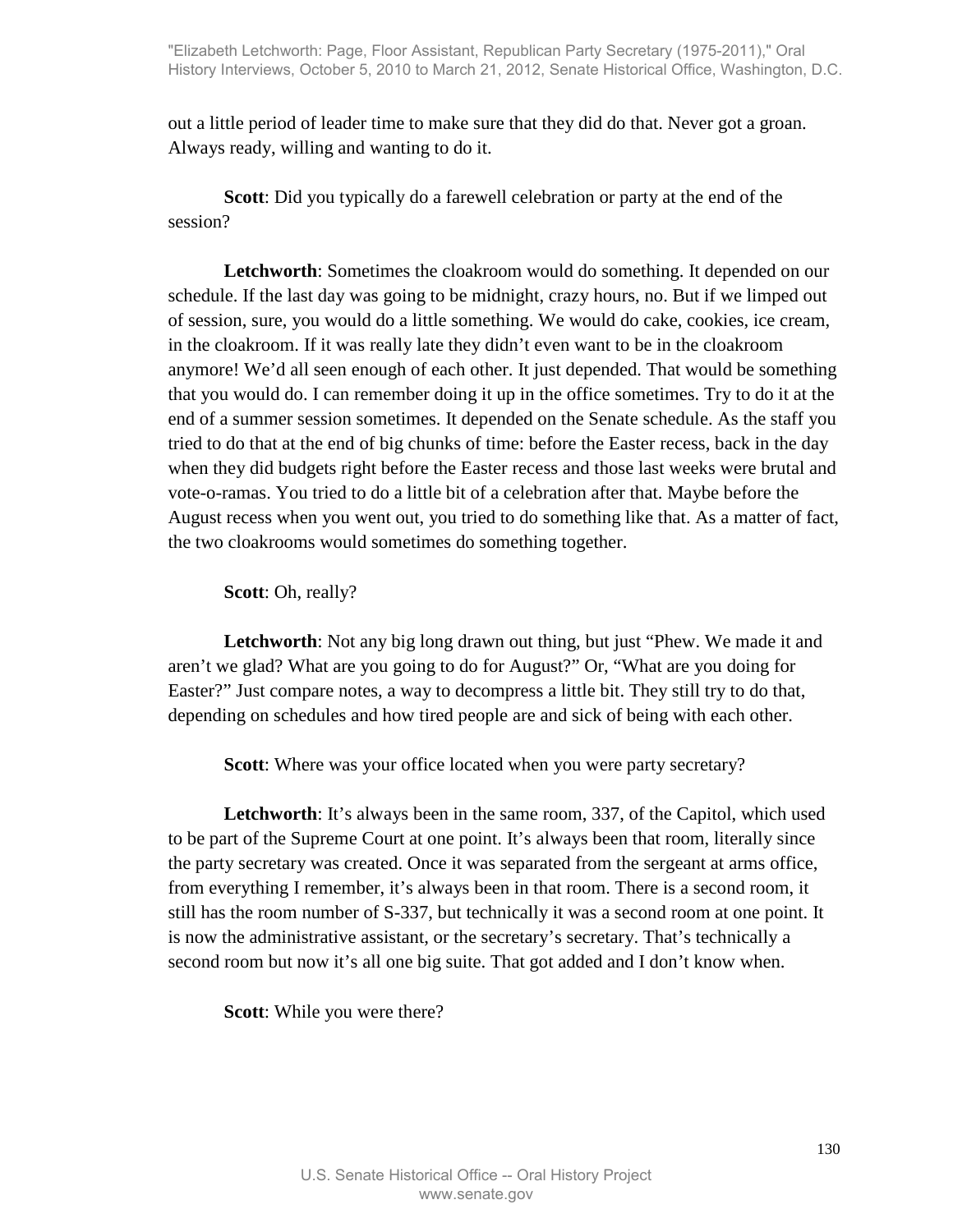**Letchworth**: No, that had been there since the '70s. Sometime before the mid- '70s that was added in and I can only presume it was a private office and it was too small. Maybe it was a hall closet. It's a pretty small little part of that office.

**Scott**: With the same entrance?

**Letchworth**: Yeah, you go in the same entrance, but there are actually now two entrances. You typically lock the one that goes into the party secretary's office so they have to go through. It in effect now serves as the reception room for the party secretary and that was at one point a separate room. But basically, the Republican party secretary has always had that room.

There were times, especially when Senator Lott first became majority leader, he wanted to do a major room renovation of the Capitol. He had plans on moving a lot of the Capitol space. There were a lot of senators that came in the office and walked off the office space and made recommendations, whether the whip's office should be up there. Or maybe the secretary of the Senate should be up there. There was a lot of jockeying. But when it was all said and done, basically everybody stayed where they were. A few offices changed but basically everybody stayed where they were. I think you probably know they made a pretty nice suite for the chaplain. During that time is when I'm talking about. People eyed the party secretary's suite, but as you know, nothing ever really happened. It was during that time.

**Scott**: Was there pushback and that's why it didn't move forward?

**Letchworth**: I certainly didn't push back. I didn't feel like I had the standing to push back. I did a lot of praying that it wouldn't happen. I would lobby against it, "This is a horrible spot. It takes forever to get up here. It's a really lonely corridor." I can remember sort of tongue in cheek making some remarks about it not being the greatest place to be. But I didn't have any standing to push back. Basically the room maneuvering was going on whether I was able to do anything about it or not. With some luck it didn't happen.

**Scott**: One last question for you. Are there things about the Senate that you miss? You've been out for more than 10 years. It's been almost 11 years now.

Letchworth: The camaraderie, but I'm not sure it really exists like it used to. I hear—of course I keep in touch with a lot of old friends—that doesn't exist like it used to. Can you put the genie back in the bottle? I hope so. We have the greatest deliberative body there is. Our form of government is wonderful. It is almost on a self-destructive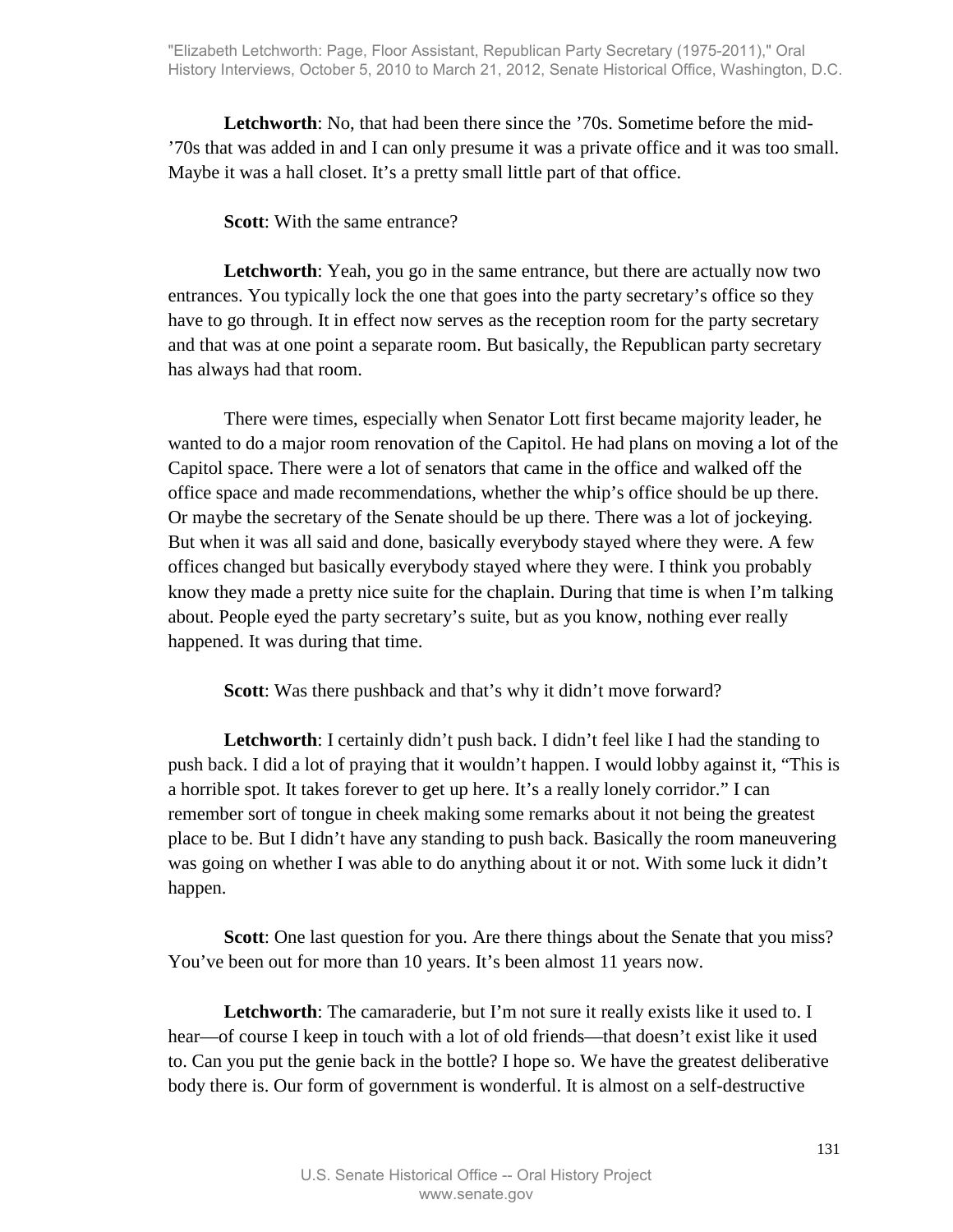mode at times. When you watch it and you think that's not the way it was created. Part of the reason why it self-destructs or doesn't function as well, in my view, is because you don't have that camaraderie. How do you get that back? I know we talked about this. Senator Frist tried it when he was leader and before he was leader, having social dinners. Several senators have tried it over the last decade or two to try to recreate that. Has time taken that away? Have our schedules made that impossible? I don't think anything is impossible. I'd like to see that come back. I miss that, but if I were to come back it wouldn't be there anyway. You really did make some real, true friends. A lot of them are still very good true friends. Not that you can't make true friends now. But the schedule is so hectic, it's so partisan, that you are almost demonized if you do become a friend of the other side of the aisle. Even if it's a function of your children play together. Or your spouses are buddies. You don't want to tell a lot of people. That's a shame. That really is a shame. I would have to say the friendships, the friendships and the camaraderie and the feeling that you are really doing good, for the good of the country. Now I feel like there are a lot of zingers that fly around and there is a lot of "they did good for the party, for the message." But is it good for the whole? I don't know. I think that's what I would like to see if I came back. Or that is what I miss the most but I don't know that that exists anymore anyway.

**Scott**: It's a different institution.

**Letchworth**: It's a different institution and I know the House side is different as a result. Again, how do you put the genie back in the bottle? Cable TV, the 24-hour [news] cycle, all of that, I don't know that you can. These different forms of gangs of six, the bipartisan group of "fill in the blank," they try. It seems like they are able to meet on their own, they are able to do all of that without any criticism but once they go public, they get demonized. So their work product gets demonized before anybody even opens the page on the work product.

Scott: It's like the product isn't even the story.

**Letchworth**: The fact that the Gang of Six have been meeting for three weeks behind closed doors. The Democrats have been talking to the Republicans and the Republicans to the Democrats. That must be awful. The product must be awful because they are talking. You're right, the work product barely gets a look. The whole story becomes that they have talked. That's a shame. Do you have something like that [and] then you punt the work product to another group? Maybe that's how you have to try to put the genie back in the bottle. That would be an interesting think tank thing to puzzle through. Surely there are ways to do it. But in the way that the institution is viewed right now, I'm not sure there is.